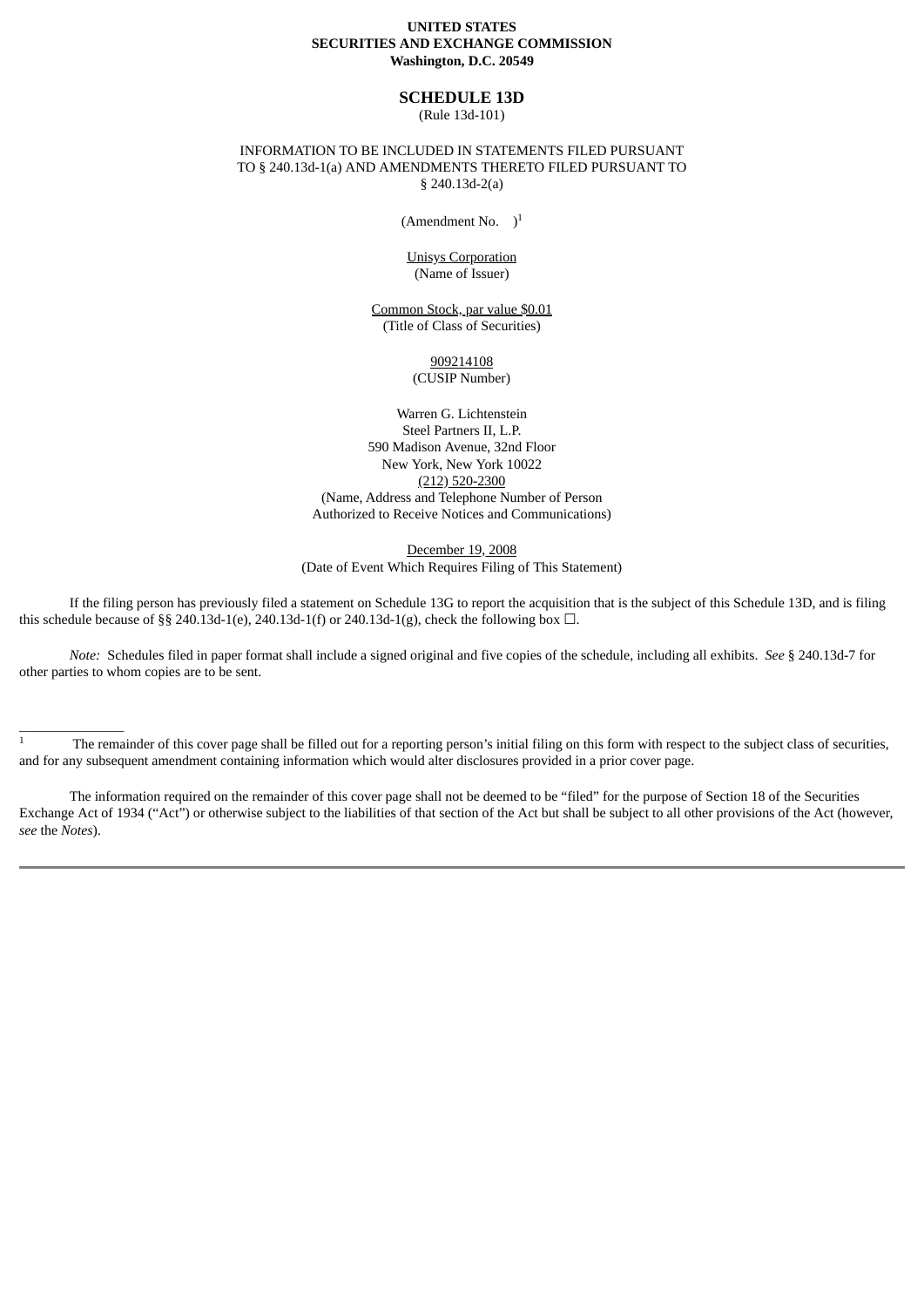| $\mathbf{1}$                                            | NAME OF REPORTING PERSON                                                                         |                                 |  |  |
|---------------------------------------------------------|--------------------------------------------------------------------------------------------------|---------------------------------|--|--|
|                                                         | STEEL PARTNERS II, L.P.                                                                          |                                 |  |  |
| $\overline{2}$                                          | CHECK THE APPROPRIATE BOX IF A MEMBER OF A GROUP<br>$(a)$ o<br>$(b)$ o                           |                                 |  |  |
| 3                                                       | <b>SEC USE ONLY</b>                                                                              |                                 |  |  |
| $\overline{4}$                                          | <b>SOURCE OF FUNDS</b>                                                                           |                                 |  |  |
|                                                         | <b>WC</b>                                                                                        |                                 |  |  |
| 5                                                       | CHECK BOX IF DISCLOSURE OF LEGAL PROCEEDINGS IS REQUIRED PURSUANT TO ITEM 2(d) OR $\Box$<br>2(e) |                                 |  |  |
| 6                                                       | CITIZENSHIP OR PLACE OF ORGANIZATION<br><b>DELAWARE</b>                                          |                                 |  |  |
| <b>NUMBER OF</b>                                        | 7                                                                                                | <b>SOLE VOTING POWER</b>        |  |  |
| <b>SHARES</b><br><b>BENEFICIALLY</b>                    | 24,429,847                                                                                       |                                 |  |  |
| <b>OWNED BY EACH</b><br><b>REPORTING</b><br>PERSON WITH | 8                                                                                                | <b>SHARED VOTING POWER</b>      |  |  |
|                                                         | 9                                                                                                | $-0-$<br>SOLE DISPOSITIVE POWER |  |  |
|                                                         |                                                                                                  | 24,429,847                      |  |  |
|                                                         | 10                                                                                               | SHARED DISPOSITIVE POWER        |  |  |
|                                                         |                                                                                                  | $-0-$                           |  |  |
| 11                                                      | AGGREGATE AMOUNT BENEFICIALLY OWNED BY EACH REPORTING PERSON                                     |                                 |  |  |
|                                                         | 24,429,847                                                                                       |                                 |  |  |
| 12                                                      | CHECK BOX IF THE AGGREGATE AMOUNT IN ROW (11) EXCLUDES CERTAIN SHARES<br>$\Box$                  |                                 |  |  |
| $\overline{13}$                                         | PERCENT OF CLASS REPRESENTED BY AMOUNT IN ROW (11)                                               |                                 |  |  |
|                                                         | 6.7%                                                                                             |                                 |  |  |
| 14                                                      | TYPE OF REPORTING PERSON                                                                         |                                 |  |  |
|                                                         | PN                                                                                               |                                 |  |  |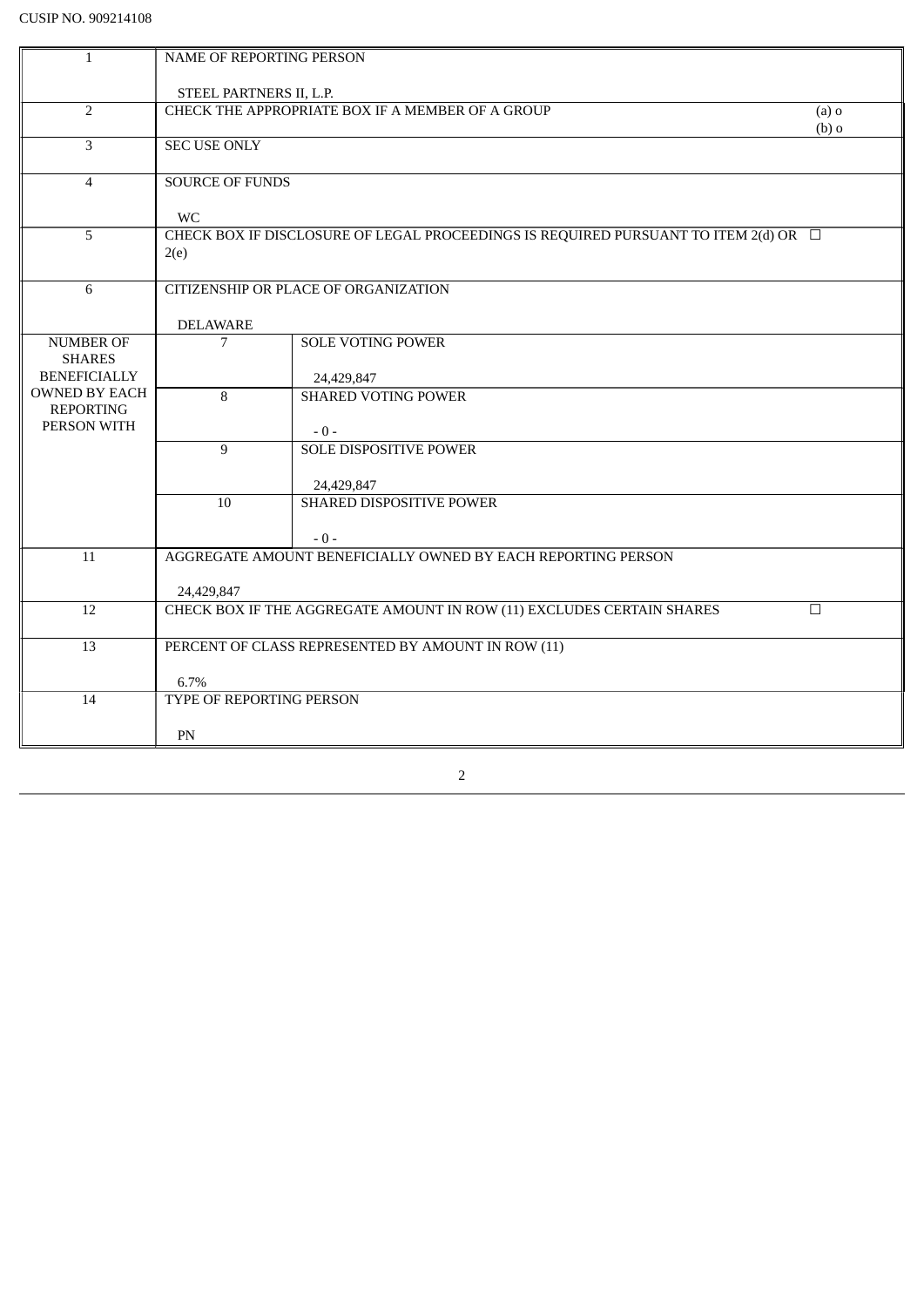| $\mathbf{1}$                         | NAME OF REPORTING PERSON                                                        |                                                                                          |  |  |  |
|--------------------------------------|---------------------------------------------------------------------------------|------------------------------------------------------------------------------------------|--|--|--|
|                                      | STEEL PARTNERS II GP LLC                                                        |                                                                                          |  |  |  |
| $\overline{2}$                       | CHECK THE APPROPRIATE BOX IF A MEMBER OF A GROUP<br>$(a)$ o                     |                                                                                          |  |  |  |
|                                      | $(b)$ o                                                                         |                                                                                          |  |  |  |
| $\overline{3}$                       | <b>SEC USE ONLY</b>                                                             |                                                                                          |  |  |  |
| $\overline{4}$                       | <b>SOURCE OF FUNDS</b>                                                          |                                                                                          |  |  |  |
|                                      |                                                                                 |                                                                                          |  |  |  |
| 5                                    | AF                                                                              | CHECK BOX IF DISCLOSURE OF LEGAL PROCEEDINGS IS REQUIRED PURSUANT TO ITEM 2(d) OR $\Box$ |  |  |  |
|                                      | 2(e)                                                                            |                                                                                          |  |  |  |
|                                      |                                                                                 |                                                                                          |  |  |  |
| 6                                    | CITIZENSHIP OR PLACE OF ORGANIZATION                                            |                                                                                          |  |  |  |
|                                      | <b>DELAWARE</b>                                                                 |                                                                                          |  |  |  |
| <b>NUMBER OF</b>                     | 7                                                                               | <b>SOLE VOTING POWER</b>                                                                 |  |  |  |
| <b>SHARES</b><br><b>BENEFICIALLY</b> |                                                                                 |                                                                                          |  |  |  |
| <b>OWNED BY EACH</b>                 | 8                                                                               | 24,429,847<br><b>SHARED VOTING POWER</b>                                                 |  |  |  |
| <b>REPORTING</b>                     |                                                                                 |                                                                                          |  |  |  |
| PERSON WITH                          |                                                                                 | $-0-$                                                                                    |  |  |  |
|                                      | 9                                                                               | <b>SOLE DISPOSITIVE POWER</b>                                                            |  |  |  |
|                                      |                                                                                 | 24,429,847                                                                               |  |  |  |
|                                      | 10                                                                              | SHARED DISPOSITIVE POWER                                                                 |  |  |  |
|                                      |                                                                                 |                                                                                          |  |  |  |
|                                      |                                                                                 | $-0-$                                                                                    |  |  |  |
| 11                                   | AGGREGATE AMOUNT BENEFICIALLY OWNED BY EACH REPORTING PERSON                    |                                                                                          |  |  |  |
|                                      | 24,429,847                                                                      |                                                                                          |  |  |  |
| 12                                   | CHECK BOX IF THE AGGREGATE AMOUNT IN ROW (11) EXCLUDES CERTAIN SHARES<br>$\Box$ |                                                                                          |  |  |  |
| $\overline{13}$                      |                                                                                 |                                                                                          |  |  |  |
|                                      | PERCENT OF CLASS REPRESENTED BY AMOUNT IN ROW (11)                              |                                                                                          |  |  |  |
|                                      | 6.7%                                                                            |                                                                                          |  |  |  |
| 14                                   | TYPE OF REPORTING PERSON                                                        |                                                                                          |  |  |  |
|                                      | <sub>OO</sub>                                                                   |                                                                                          |  |  |  |
|                                      |                                                                                 |                                                                                          |  |  |  |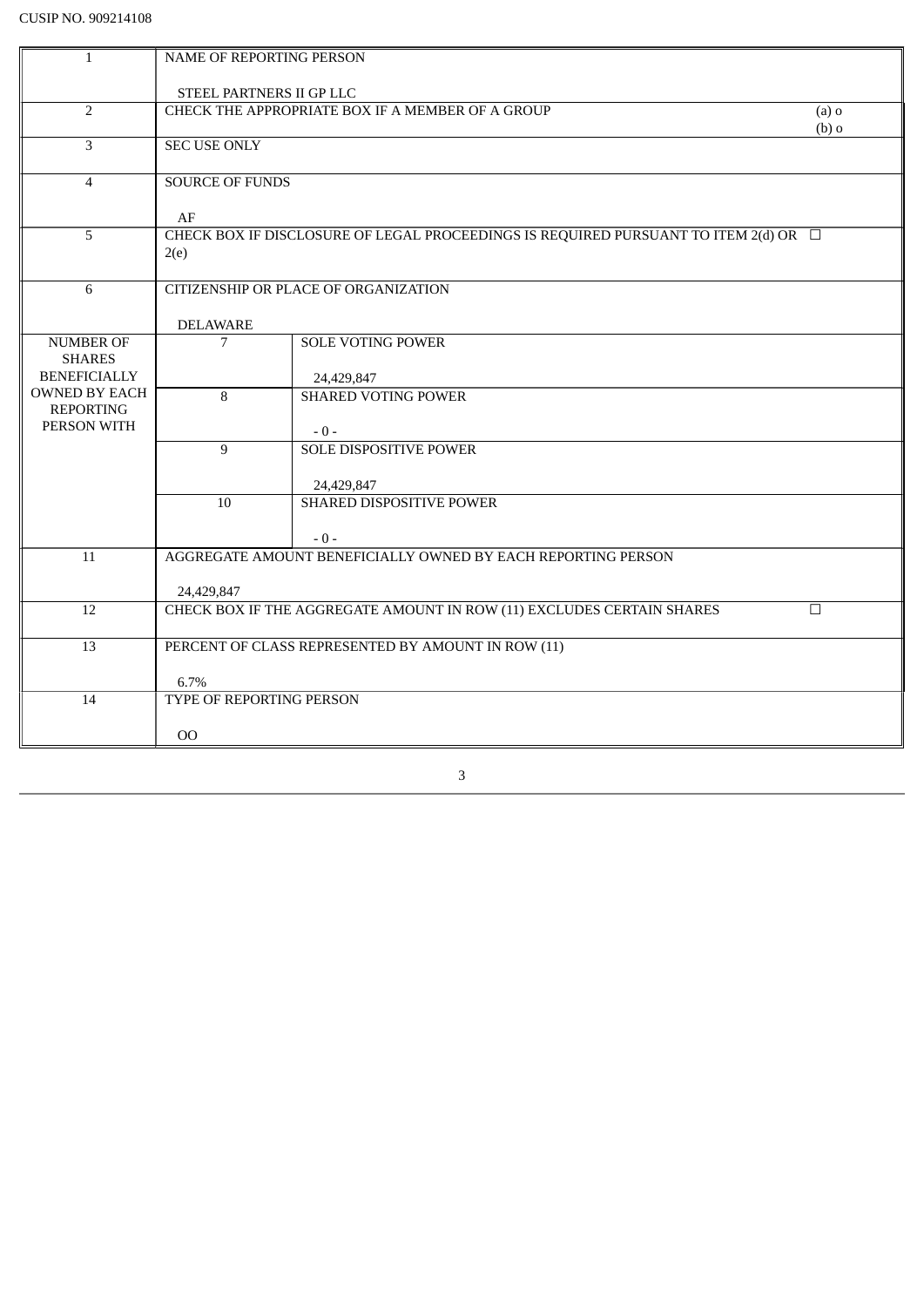| $\mathbf{1}$                                | NAME OF REPORTING PERSON                                                                         |                                          |  |  |
|---------------------------------------------|--------------------------------------------------------------------------------------------------|------------------------------------------|--|--|
|                                             |                                                                                                  |                                          |  |  |
|                                             | STEEL PARTNERS II MASTER FUND L.P.                                                               |                                          |  |  |
| $\overline{2}$                              | CHECK THE APPROPRIATE BOX IF A MEMBER OF A GROUP<br>$(a)$ o<br>$(b)$ o                           |                                          |  |  |
| $\overline{3}$                              | <b>SEC USE ONLY</b>                                                                              |                                          |  |  |
| $\overline{4}$                              | <b>SOURCE OF FUNDS</b>                                                                           |                                          |  |  |
|                                             | AF                                                                                               |                                          |  |  |
| 5                                           | CHECK BOX IF DISCLOSURE OF LEGAL PROCEEDINGS IS REQUIRED PURSUANT TO ITEM 2(d) OR $\Box$<br>2(e) |                                          |  |  |
| 6                                           | CITIZENSHIP OR PLACE OF ORGANIZATION                                                             |                                          |  |  |
|                                             | <b>CAYMAN ISLANDS</b>                                                                            |                                          |  |  |
| <b>NUMBER OF</b>                            | 7                                                                                                | <b>SOLE VOTING POWER</b>                 |  |  |
| <b>SHARES</b>                               |                                                                                                  |                                          |  |  |
| <b>BENEFICIALLY</b><br><b>OWNED BY EACH</b> | 8                                                                                                | 24,429,847<br><b>SHARED VOTING POWER</b> |  |  |
| <b>REPORTING</b>                            |                                                                                                  |                                          |  |  |
| PERSON WITH                                 |                                                                                                  | $-0-$                                    |  |  |
|                                             | 9                                                                                                | <b>SOLE DISPOSITIVE POWER</b>            |  |  |
|                                             |                                                                                                  |                                          |  |  |
|                                             | 10                                                                                               | 24,429,847<br>SHARED DISPOSITIVE POWER   |  |  |
|                                             |                                                                                                  |                                          |  |  |
|                                             |                                                                                                  | $-0-$                                    |  |  |
| 11                                          | AGGREGATE AMOUNT BENEFICIALLY OWNED BY EACH REPORTING PERSON                                     |                                          |  |  |
|                                             | 24,429,847                                                                                       |                                          |  |  |
| 12                                          | CHECK BOX IF THE AGGREGATE AMOUNT IN ROW (11) EXCLUDES CERTAIN SHARES<br>$\Box$                  |                                          |  |  |
|                                             |                                                                                                  |                                          |  |  |
| $\overline{13}$                             | PERCENT OF CLASS REPRESENTED BY AMOUNT IN ROW (11)                                               |                                          |  |  |
|                                             | 6.7%                                                                                             |                                          |  |  |
| 14                                          | TYPE OF REPORTING PERSON                                                                         |                                          |  |  |
|                                             | PN                                                                                               |                                          |  |  |
|                                             |                                                                                                  |                                          |  |  |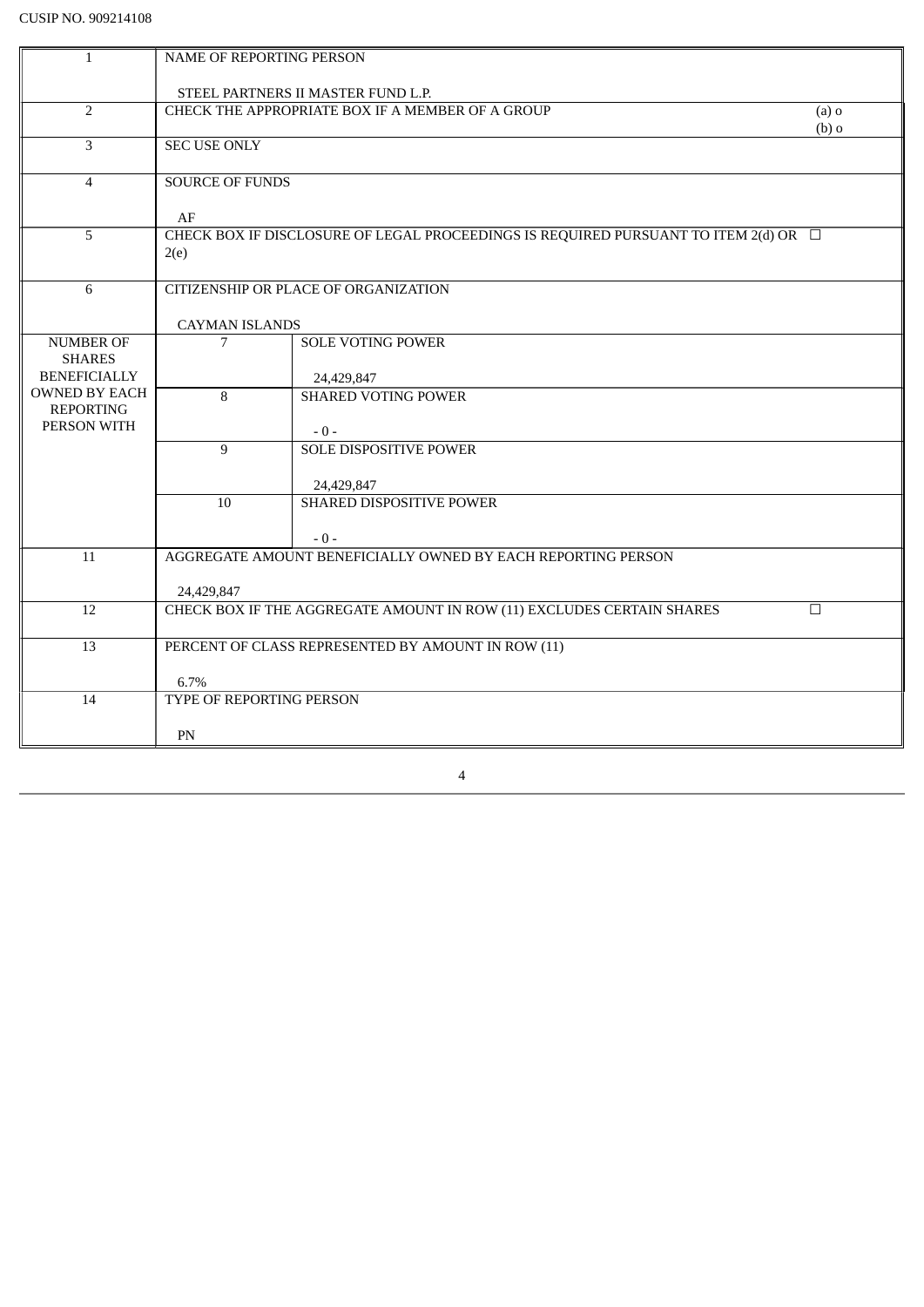| $\mathbf{1}$                             | <b>NAME OF REPORTING PERSON</b>                                                                  |                            |  |  |
|------------------------------------------|--------------------------------------------------------------------------------------------------|----------------------------|--|--|
|                                          | <b>STEEL PARTNERS LLC</b>                                                                        |                            |  |  |
| $\overline{2}$                           | CHECK THE APPROPRIATE BOX IF A MEMBER OF A GROUP<br>$(a)$ o                                      |                            |  |  |
| 3                                        | $(b)$ o<br><b>SEC USE ONLY</b>                                                                   |                            |  |  |
| $\overline{4}$                           | <b>SOURCE OF FUNDS</b>                                                                           |                            |  |  |
|                                          | AF                                                                                               |                            |  |  |
| 5                                        | CHECK BOX IF DISCLOSURE OF LEGAL PROCEEDINGS IS REQUIRED PURSUANT TO ITEM 2(d) OR $\Box$<br>2(e) |                            |  |  |
| $6\,$                                    | CITIZENSHIP OR PLACE OF ORGANIZATION                                                             |                            |  |  |
|                                          | <b>DELAWARE</b>                                                                                  |                            |  |  |
| <b>NUMBER OF</b>                         | 7                                                                                                | <b>SOLE VOTING POWER</b>   |  |  |
| <b>SHARES</b><br><b>BENEFICIALLY</b>     | 24,429,847                                                                                       |                            |  |  |
| <b>OWNED BY EACH</b><br><b>REPORTING</b> | 8                                                                                                | <b>SHARED VOTING POWER</b> |  |  |
| PERSON WITH                              |                                                                                                  | $-0-$                      |  |  |
|                                          | 9                                                                                                | SOLE DISPOSITIVE POWER     |  |  |
|                                          |                                                                                                  | 24,429,847                 |  |  |
|                                          | 10                                                                                               | SHARED DISPOSITIVE POWER   |  |  |
|                                          |                                                                                                  | $-0-$                      |  |  |
| 11                                       | AGGREGATE AMOUNT BENEFICIALLY OWNED BY EACH REPORTING PERSON                                     |                            |  |  |
|                                          | 24,429,847                                                                                       |                            |  |  |
| 12                                       | CHECK BOX IF THE AGGREGATE AMOUNT IN ROW (11) EXCLUDES CERTAIN SHARES<br>$\Box$                  |                            |  |  |
| $\overline{13}$                          | PERCENT OF CLASS REPRESENTED BY AMOUNT IN ROW (11)                                               |                            |  |  |
|                                          | 6.7%                                                                                             |                            |  |  |
| 14                                       | TYPE OF REPORTING PERSON                                                                         |                            |  |  |
|                                          | <sub>OO</sub>                                                                                    |                            |  |  |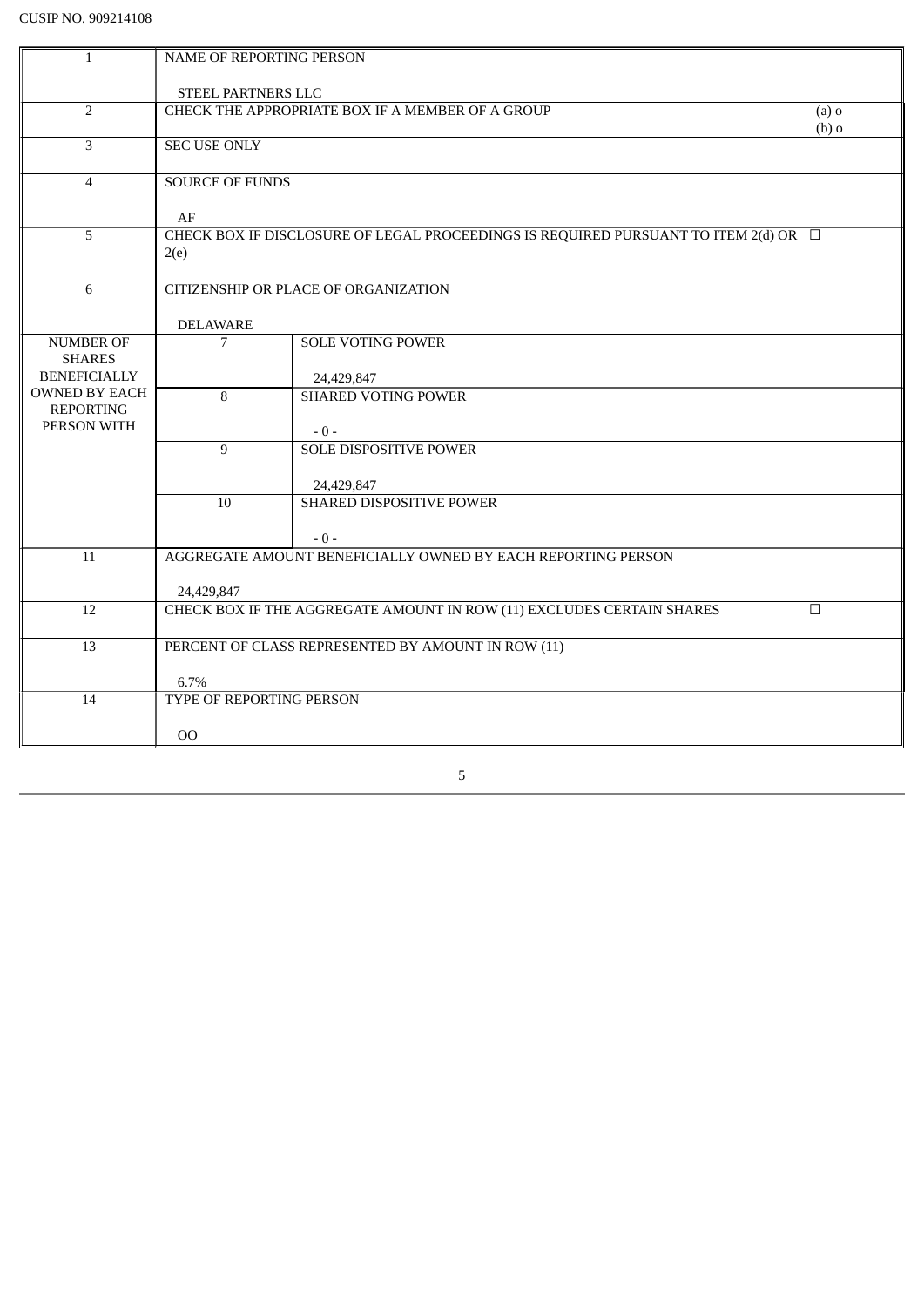| $\mathbf{1}$                      | NAME OF REPORTING PERSON                                                                 |                                            |  |  |  |
|-----------------------------------|------------------------------------------------------------------------------------------|--------------------------------------------|--|--|--|
|                                   |                                                                                          |                                            |  |  |  |
| $\overline{2}$                    | WARREN G. LICHTENSTEIN<br>CHECK THE APPROPRIATE BOX IF A MEMBER OF A GROUP<br>$(a)$ o    |                                            |  |  |  |
|                                   | $(b)$ o                                                                                  |                                            |  |  |  |
| 3                                 | <b>SEC USE ONLY</b>                                                                      |                                            |  |  |  |
| $\overline{4}$                    | <b>SOURCE OF FUNDS</b>                                                                   |                                            |  |  |  |
|                                   |                                                                                          |                                            |  |  |  |
|                                   | AF                                                                                       |                                            |  |  |  |
| 5                                 | CHECK BOX IF DISCLOSURE OF LEGAL PROCEEDINGS IS REQUIRED PURSUANT TO ITEM 2(d) OR $\Box$ |                                            |  |  |  |
|                                   | 2(e)                                                                                     |                                            |  |  |  |
| 6                                 | CITIZENSHIP OR PLACE OF ORGANIZATION                                                     |                                            |  |  |  |
|                                   |                                                                                          |                                            |  |  |  |
|                                   | <b>USA</b>                                                                               |                                            |  |  |  |
| <b>NUMBER OF</b><br><b>SHARES</b> |                                                                                          | $\overline{7}$<br><b>SOLE VOTING POWER</b> |  |  |  |
| <b>BENEFICIALLY</b>               |                                                                                          | 24,429,847                                 |  |  |  |
| <b>OWNED BY EACH</b>              | <b>SHARED VOTING POWER</b><br>8                                                          |                                            |  |  |  |
| <b>REPORTING</b><br>PERSON WITH   |                                                                                          |                                            |  |  |  |
|                                   | 9                                                                                        | $-0-$<br><b>SOLE DISPOSITIVE POWER</b>     |  |  |  |
|                                   |                                                                                          |                                            |  |  |  |
|                                   | 24,429,847                                                                               |                                            |  |  |  |
|                                   | 10                                                                                       | SHARED DISPOSITIVE POWER                   |  |  |  |
|                                   |                                                                                          | $-0-$                                      |  |  |  |
| 11                                | AGGREGATE AMOUNT BENEFICIALLY OWNED BY EACH REPORTING PERSON                             |                                            |  |  |  |
|                                   |                                                                                          |                                            |  |  |  |
|                                   | 24,429,847                                                                               |                                            |  |  |  |
| 12                                | CHECK BOX IF THE AGGREGATE AMOUNT IN ROW (11) EXCLUDES CERTAIN SHARES<br>$\Box$          |                                            |  |  |  |
| 13                                | PERCENT OF CLASS REPRESENTED BY AMOUNT IN ROW (11)                                       |                                            |  |  |  |
|                                   |                                                                                          |                                            |  |  |  |
|                                   | 6.7%                                                                                     |                                            |  |  |  |
| 14                                | TYPE OF REPORTING PERSON                                                                 |                                            |  |  |  |
|                                   | IN                                                                                       |                                            |  |  |  |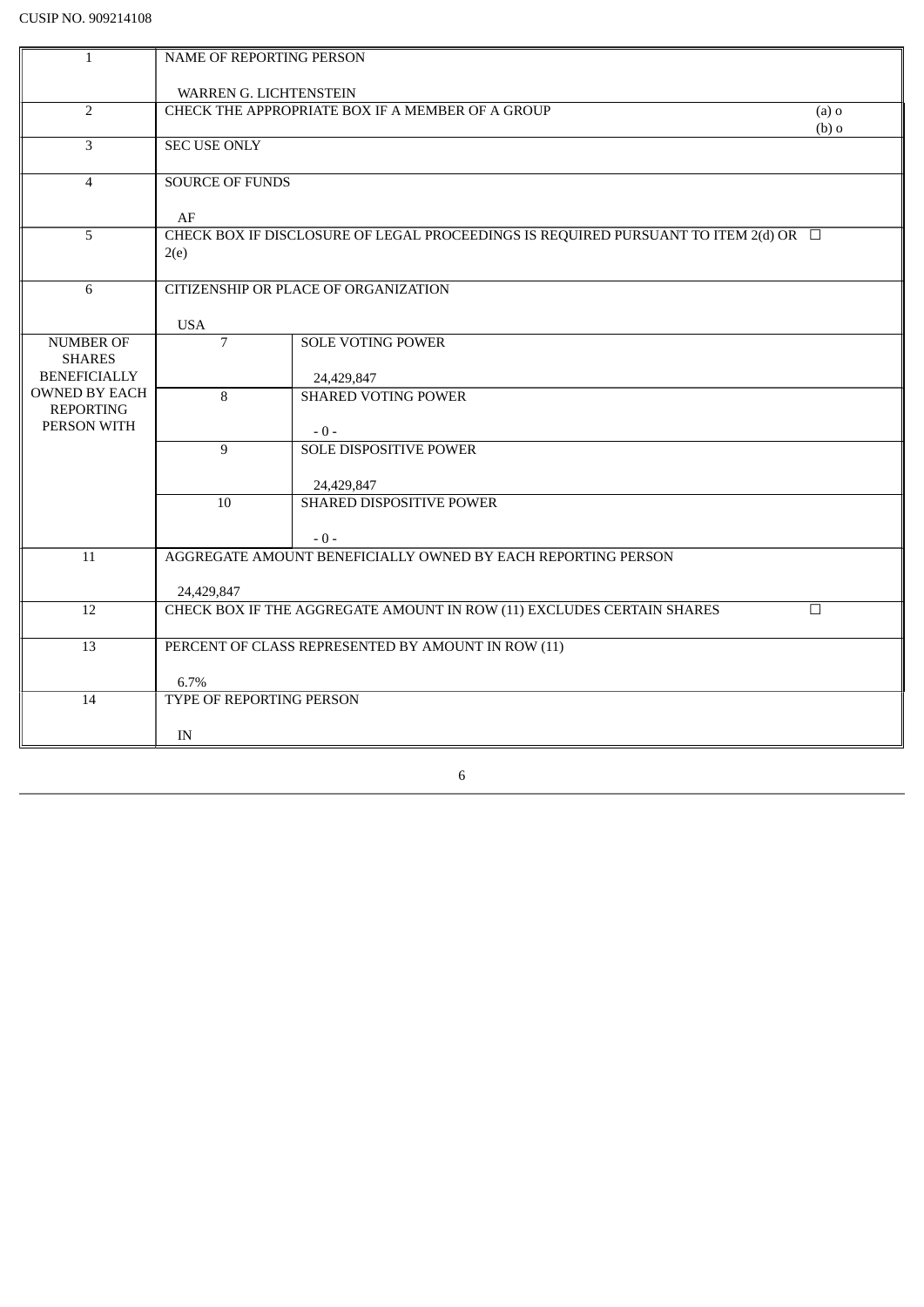#### CUSIP NO. 909214108

The following constitutes the Schedule 13D filed by the undersigned (the "Schedule 13D").

#### Item 1. Security and Issuer.

This statement relates to shares of the Common Stock, par value \$0.01 per share (the "Shares"), of Unisys Corporation (the "Issuer"). The address of the principal executive offices of the Issuer is Unisys Way, Blue Bell, Pennsylvania 19424.

#### Item 2. **Identity and Background.**

(a) This statement is filed by Steel Partners II, L.P., a Delaware limited partnership ("Steel Partners II"), Steel Partners II GP LLC, a Delaware limited liability company ("Steel GP LLC"), Steel Partners II Master Fund L.P., a Cayman Islands exempted limited partnership ("Steel Master"), Steel Partners LLC, a Delaware limited liability company ("Partners LLC") and Warren G. Lichtenstein. Each of the foregoing is referred to as a "Reporting Person" and collectively as the "Reporting Persons."

Steel Master is the sole limited partner of Steel Partners II. Steel GP LLC is the general partner of Steel Partners II and Steel Master. Partners LLC is the investment manager of Steel Partners II and Steel Master. Warren G. Lichtenstein is the manager of Partners LLC and the managing member of Steel GP LLC. By virtue of these relationships, each of Steel GP LLC, Steel Master, Partners LLC and Mr. Lichtenstein may be deemed to beneficially own the Shares owned by Steel Partners II. Accordingly, the Reporting Persons are hereby filing a joint Schedule 13D.

(b) The principal business address of each of Steel Partners II, Steel GP LLC, Partners LLC and Warren G. Lichtenstein is 590 Madison Avenue, 32nd Floor, New York, New York 10022. The principal business address of Steel Master is c/o Morgan Stanley Fund Services (Cayman) Ltd., Cricket Square, 2nd Floor, Boundary Hall, Hutchins Drive, P.O. Box 2681, Grand Cayman KY1-1111, Cayman Islands.

(c) The principal business of Steel Partners II, Steel Master and Warren G. Lichtenstein is investing in securities. The principal business of Steel GP LLC is serving as the general partner of Steel Partners II and Steel Master. The principal business of Partners LLC is serving as the investment manager of Steel Partners II and Steel Master.

(d) No Reporting Person has, during the last five years, been convicted in a criminal proceeding (excluding traffic violations or similar misdemeanors).

(e) No Reporting Person has, during the last five years, been party to a civil proceeding of a judicial or administrative body of competent jurisdiction and as a result of such proceeding was or is subject to a judgment, decree or final order enjoining future violations of, or prohibiting or mandating activities subject to, federal or state securities laws or finding any violation with respect to such laws.

(f) Warren G. Lichtenstein is a citizen of the United States of America.

Item 3. Source and Amount of Funds or Other Consideration.

The aggregate purchase price of the 24,429,847 Shares owned by Steel Partners II is approximately \$63,207,075, including brokerage commissions. The Shares owned by Steel Partners II were acquired with partnership funds.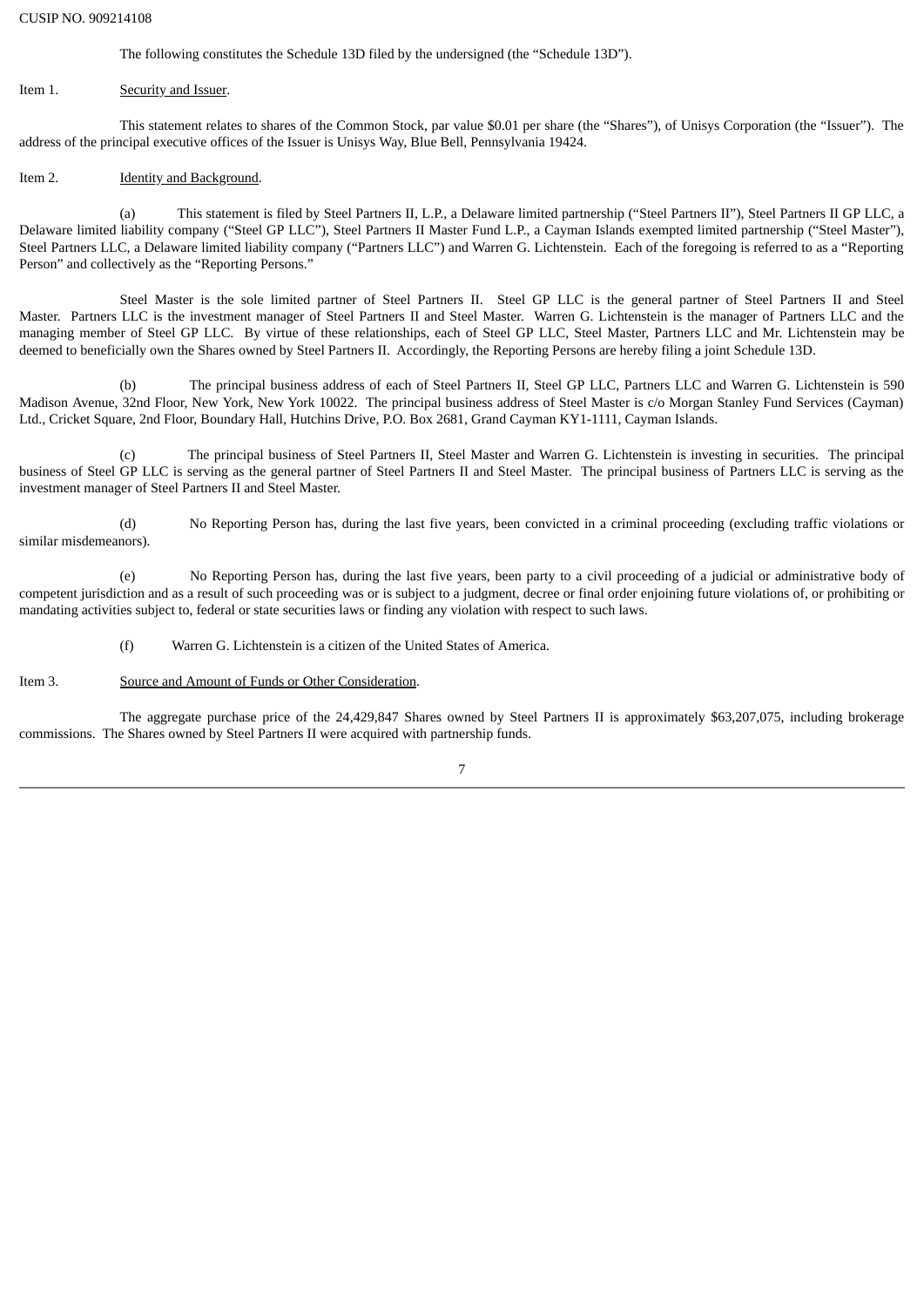#### CUSIP NO. 909214108

Steel Partners II effects purchases of securities primarily through margin accounts maintained for it with prime brokers, which may extend margin credit to it as and when required to open or carry positions in the margin accounts, subject to applicable federal margin regulations, stock exchange rules and the prime brokers' credit policies. In such instances, the positions held in the margin accounts are pledged as collateral security for the repayment of debit balances in the accounts.

#### Item 4. Purpose of Transaction.

The Reporting Persons purchased the Shares based on the Reporting Persons' belief that the Shares, when purchased, were undervalued and represented an attractive investment opportunity. Depending upon overall market conditions, other investment opportunities available to the Reporting Persons, and the availability of Shares at prices that would make the purchase of additional Shares desirable, the Reporting Persons may endeavor to increase their position in the Issuer through, among other things, the purchase of Shares on the open market or in private transactions or otherwise, on such terms and at such times as the Reporting Persons may deem advisable.

No Reporting Person has any present plan or proposal which would relate to or result in any of the matters set forth in subparagraphs (a) - (j) of Item 4 of Schedule 13D except as set forth herein or such as would occur upon completion of any of the actions discussed above. Steel Partners II intends to review its investment in the Issuer on a continuing basis and engage in discussions with management and the Board of Directors of the Issuer concerning the business, operations and future plans of the Issuer. Depending on various factors including, without limitation, the Issuer's financial position and investment strategy, the price levels of the Shares, conditions in the securities markets and general economic and industry conditions, Steel Partners II may in the future take such actions with respect to its investment in the Issuer as it deems appropriate including, without limitation, seeking Board representation, making proposals to the Issuer concerning changes to the capitalization, ownership structure or operations of the Issuer, purchasing additional Shares, selling some or all of its Shares, engaging in short selling of or any hedging or similar transaction with respect to the Shares or changing its intention with respect to any and all matters referred to in Item 4.

## Item 5. Interest in Securities of the Issuer.

(a) The aggregate percentage of Shares reported owned by each person named herein is based upon 362,267,381 Shares outstanding, which is the total number of Shares outstanding as reported in the Issuer's registration statement on Form S-3 filed with the Securities and Exchange Commission on November 26, 2008.

As of the close of business on December 26, 2008, Steel Partners II beneficially owned 24,429,847 Shares, constituting approximately 6.7% of the Shares outstanding. By virtue of their relationships with Steel Partners II discussed in further detail in Item 2, each of Steel GP LLC, Steel Master, Partners LLC and Warren G. Lichtenstein may be deemed to beneficially own the Shares owned by Steel Partners II.

(b) Each of the Reporting Persons may be deemed to have the sole power to vote and dispose of the Shares reported in this Schedule 13D.

(c) Schedule A annexed hereto lists all transactions in the Shares of the Issuer during the past sixty days by the Reporting Persons. All of such transactions were effected in the open market.

(d) No person other than the Reporting Persons is known to have the right to receive, or the power to direct the receipt of dividends from, or proceeds from the sale of, the Shares.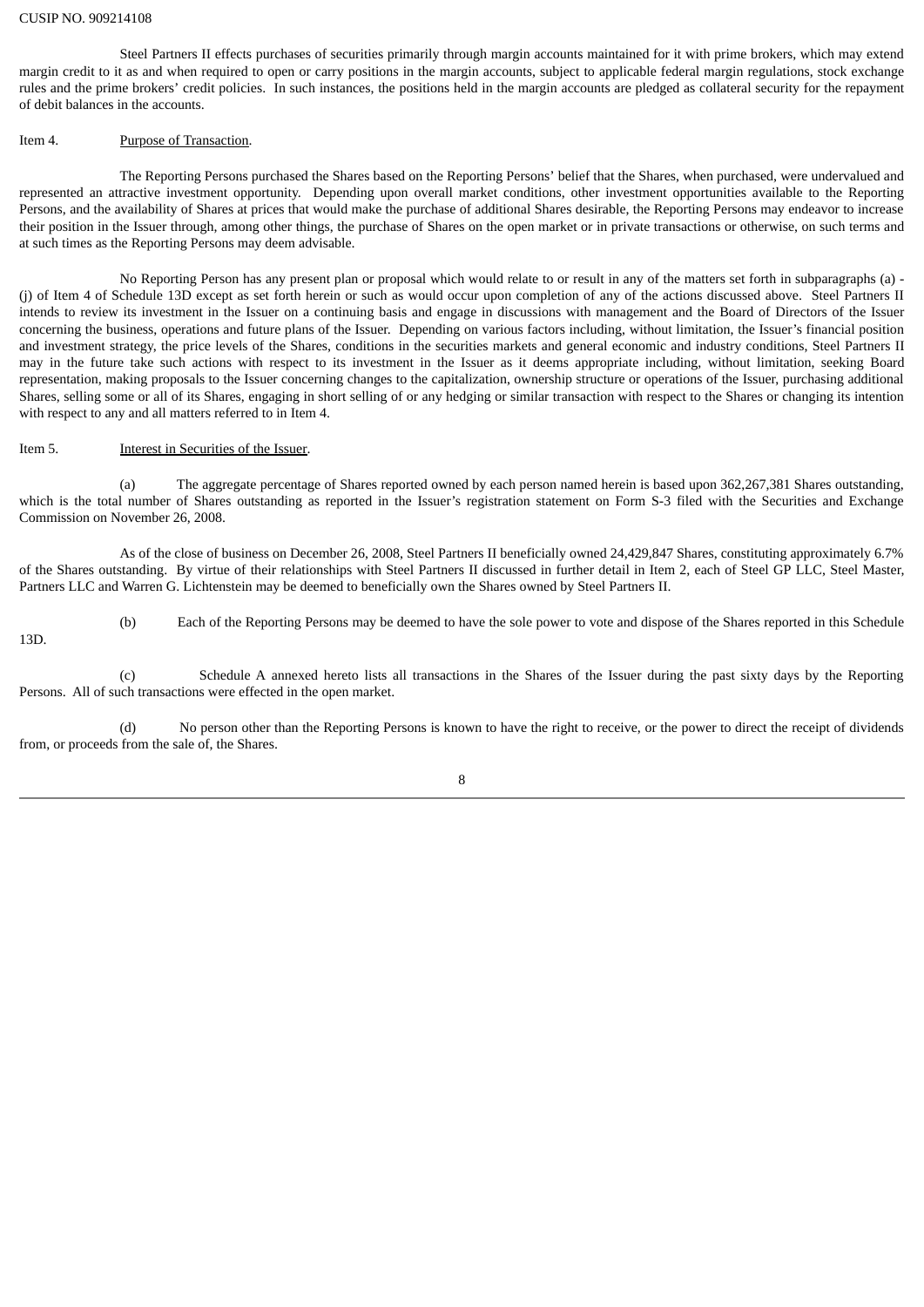## (e) Not applicable.

The filing of this Schedule 13D shall not be construed as an admission that the Reporting Persons are, for purposes of Section 13(d) of the Securities Exchange Act of 1934, as amended (the "Exchange Act"), the beneficial owners of any securities covered by this Schedule 13D.

## Item 6. Contracts, Arrangements, Understandings or Relationships With Respect to Securities of the Issuer.

Pursuant to Rule 13d-1(k) promulgated under the Exchange Act, the Reporting Persons have entered into an agreement with respect to the joint filing of this statement, and any amendment or amendments thereto. Except as set forth herein, there are no contracts, arrangements, understandings or relationships among the Reporting Persons, or between the Reporting Persons and any other person, with respect to the securities of the Issuer.

As of the close of business on December 26, 2008, Steel Partners II was a party to certain equity swap arrangements (the "Swap Arrangements") with UBS Securities LLC as counterparty. Pursuant to these Swap Arrangements, Steel Partners II has agreed to pay to or receive from such counterparty, an amount of cash equal to the change in price on a total of 8,600,000 Shares. The Swap Arrangements require cash settlement. Steel Partners II has no right to physical settlement. Steel Partners II does not have voting or dispositive power with respect to any Shares that may be actually owned by the counterparty to hedge its position in the Swap Arrangements.

## Item 7. Material to be Filed as Exhibits.

99.1 Joint Filing Agreement by and among Steel Partners II, L.P., Steel Partners II GP LLC, Steel Partners II Master Fund L.P., Steel Partners LLC and Warren G. Lichtenstein, dated December 29, 2008.

99.2 2008 Power of Attorney.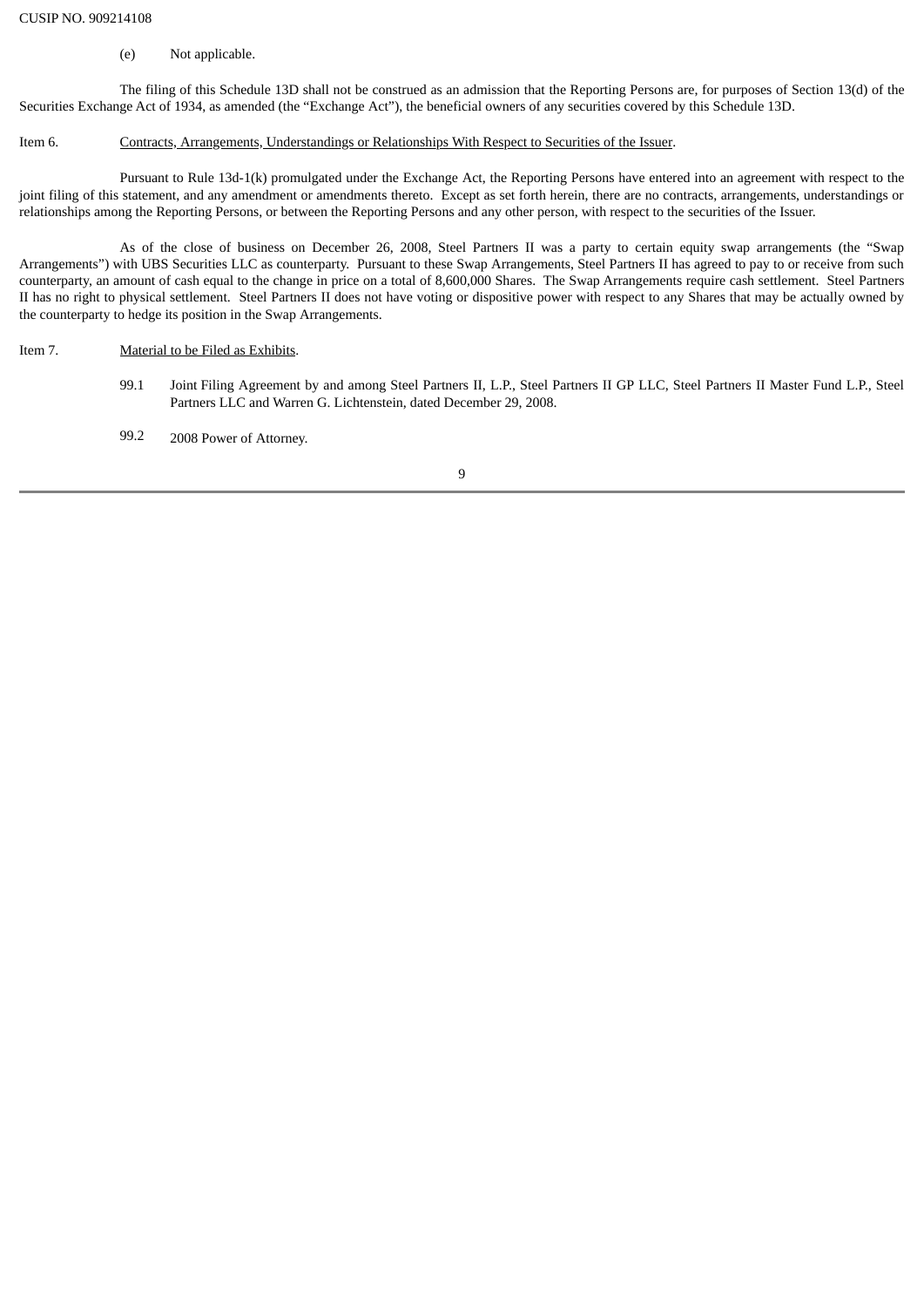#### **SIGNATURES**

After reasonable inquiry and to the best of his knowledge and belief, each of the undersigned certifies that the information set forth in this statement is true, complete and correct.

Dated: December 29, 2008 STEEL PARTNERS II, L.P.

- By: Steel Partners II GP LLC General Partner
- By: /s/ Sanford Antignas Sanford Antignas as Attorney-In-Fact for Warren G. Lichtenstein, Managing Member

## STEEL PARTNERS II GP LLC

By: /s/ Sanford Antignas Sanford Antignas as Attorney-In-Fact for Warren G. Lichtenstein, Managing Member

## STEEL PARTNERS II MASTER FUND L.P.

- By: Steel Partners II GP LLC General Partner
- By: /s/ Sanford Antignas Sanford Antignas as Attorney-In-Fact for Warren G. Lichtenstein, Managing Member

## STEEL PARTNERS LLC

By: /s/ Sanford Antignas Sanford Antignas as Attorney-In-Fact for Warren G. Lichtenstein, Manager

#### /s/ Sanford Antignas

SANFORD ANTIGNAS as Attorney-In-Fact for Warren G. Lichtenstein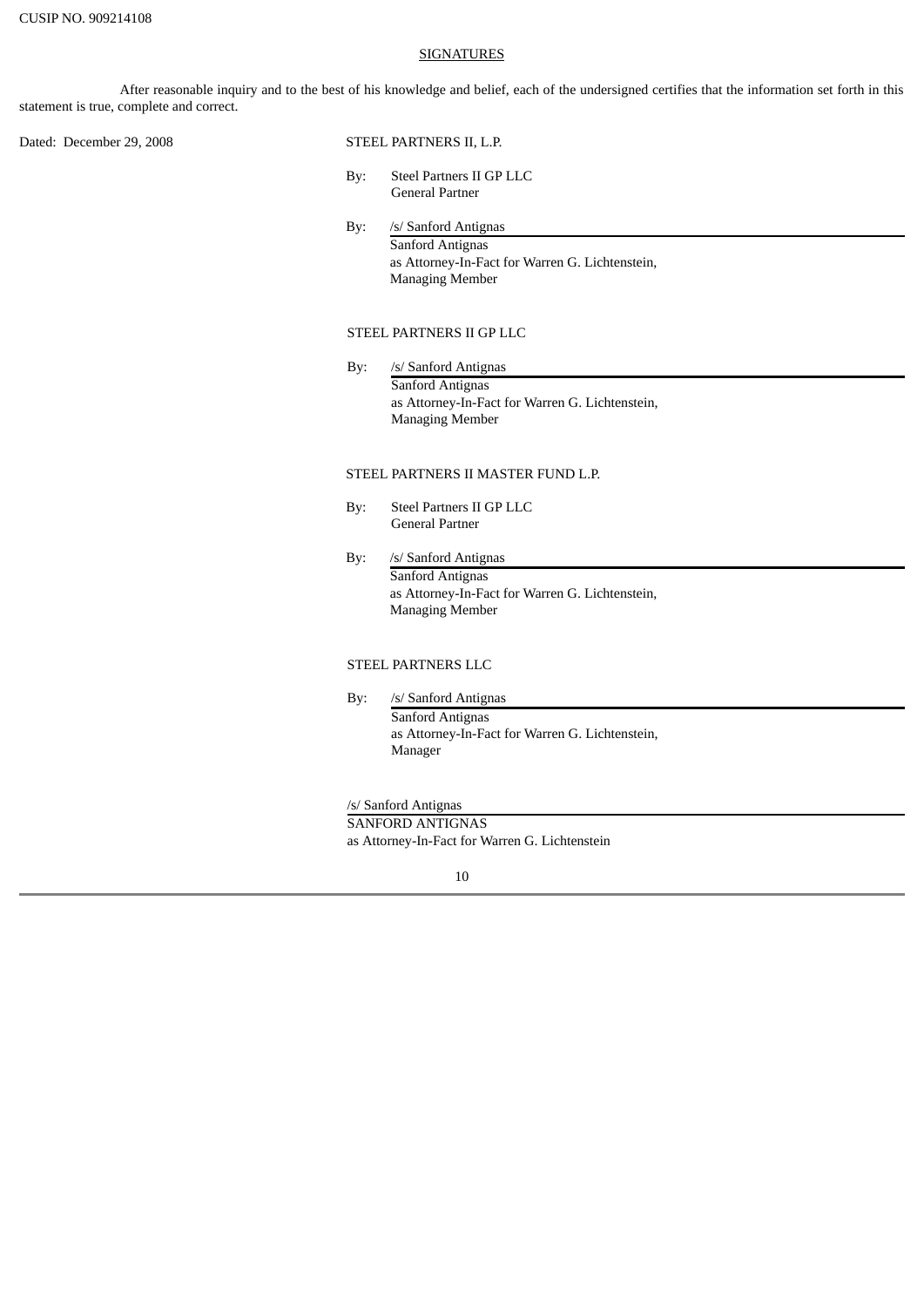# SCHEDULE A

# Transactions in the Securities of the Issuer During the Past 60 Days

| Class of<br>Security | Securities<br>Purchased / (Sold) | Price Per<br>Share $($ \$) | Date of<br>Purchase / Sale |  |  |  |
|----------------------|----------------------------------|----------------------------|----------------------------|--|--|--|
|                      | STEEL PARTNERS II, L.P.          |                            |                            |  |  |  |
| <b>Common Stock</b>  | 50,000                           | 1.3000                     | 10/29/08                   |  |  |  |
| Common Stock         | (280,000)                        | 1.4647                     | 10/31/08                   |  |  |  |
| <b>Common Stock</b>  | (1,200,000)                      | 1.4492                     | 11/03/08                   |  |  |  |
| Common Stock         | (1,200,000)                      | 1.3852                     | 11/04/08                   |  |  |  |
| <b>Common Stock</b>  | (1,200,000)                      | 1.3273                     | 11/05/08                   |  |  |  |
| Common Stock         | (1,200,000)                      | 1.3233                     | 11/06/08                   |  |  |  |
| Common Stock         | (1,200,000)                      | 1.0535                     | 11/07/08                   |  |  |  |
| Common Stock         | (820,000)                        | 0.7565                     | 11/10/08                   |  |  |  |
| <b>Common Stock</b>  | 500,000                          | 0.5863                     | 12/19/08                   |  |  |  |
| Common Stock         | 500,000                          | 0.5863                     | 12/19/08                   |  |  |  |
| <b>Common Stock</b>  | 250,000                          | 0.5382                     | 12/22/08                   |  |  |  |
| Common Stock         | 250,000                          | 0.5382                     | 12/22/08                   |  |  |  |
| <b>Common Stock</b>  | 500,000                          | 0.5490                     | 12/22/08                   |  |  |  |
| Common Stock         | 500,000                          | 0.5490                     | 12/22/08                   |  |  |  |
| <b>Common Stock</b>  | 625,000                          | 0.6921                     | 12/23/08                   |  |  |  |
| <b>Common Stock</b>  | 625,000                          | 0.6921                     | 12/23/08                   |  |  |  |
| <b>Common Stock</b>  | 125,000                          | 0.7590                     | 12/23/08                   |  |  |  |
| Common Stock         | 125,000                          | 0.7590                     | 12/23/08                   |  |  |  |
| <b>Common Stock</b>  | 375,000                          | 0.8033                     | 12/24/08                   |  |  |  |
| Common Stock         | 375,000                          | 0.8033                     | 12/24/08                   |  |  |  |
| <b>Common Stock</b>  | 125,000                          | 0.7212                     | 12/26/08                   |  |  |  |
| Common Stock         | 125,000                          | 0.7212                     | 12/26/08                   |  |  |  |
| <b>Common Stock</b>  | 750,000                          | 0.7311                     | 12/26/08                   |  |  |  |
| Common Stock         | 750,000                          | 0.7311                     | 12/26/08                   |  |  |  |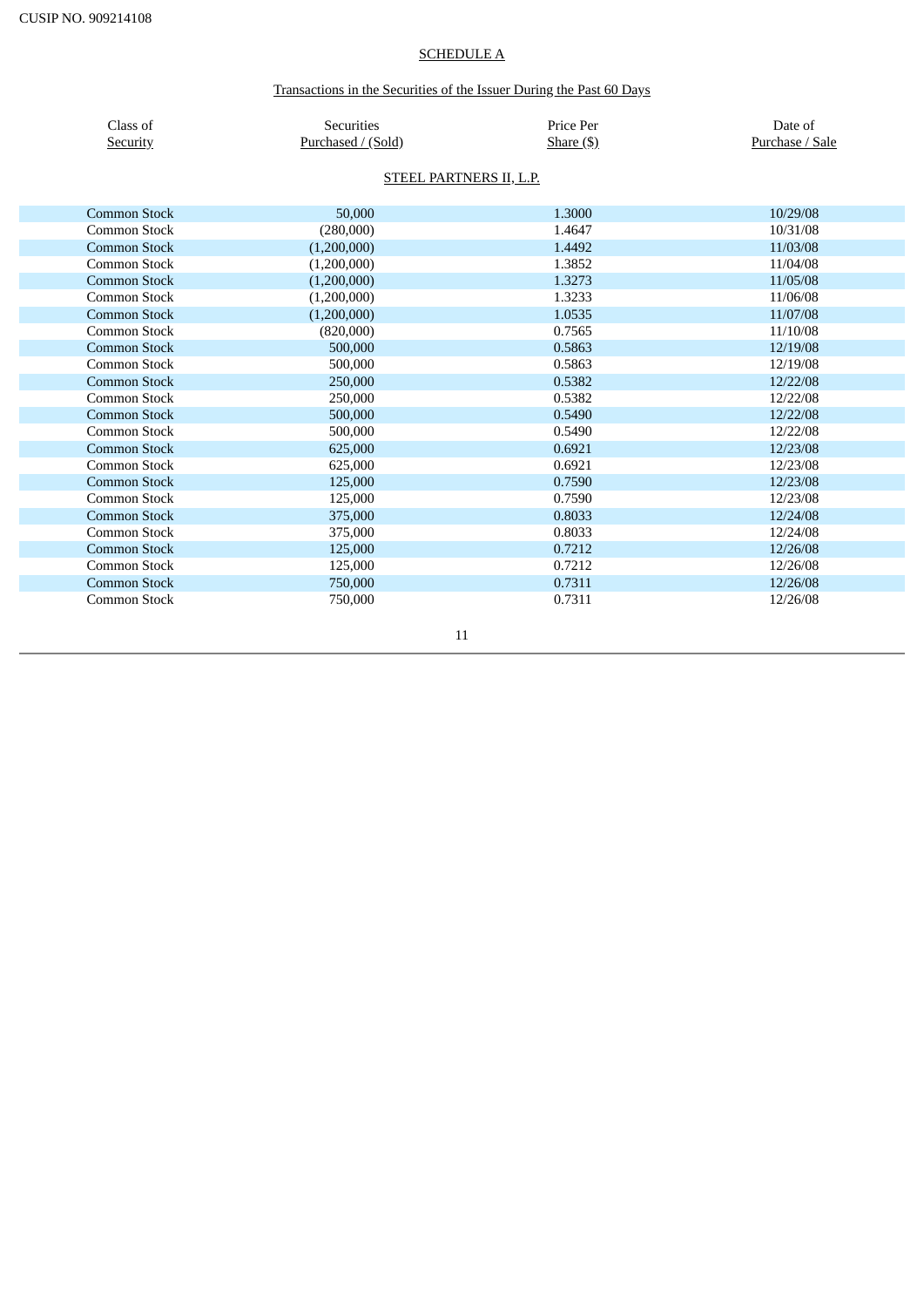# STEEL PARTNERS II GP LLC None

## STEEL PARTNERS II MASTER FUND L.P. None

STEEL PARTNERS LLC None

## WARREN G. LICHTENSTEIN None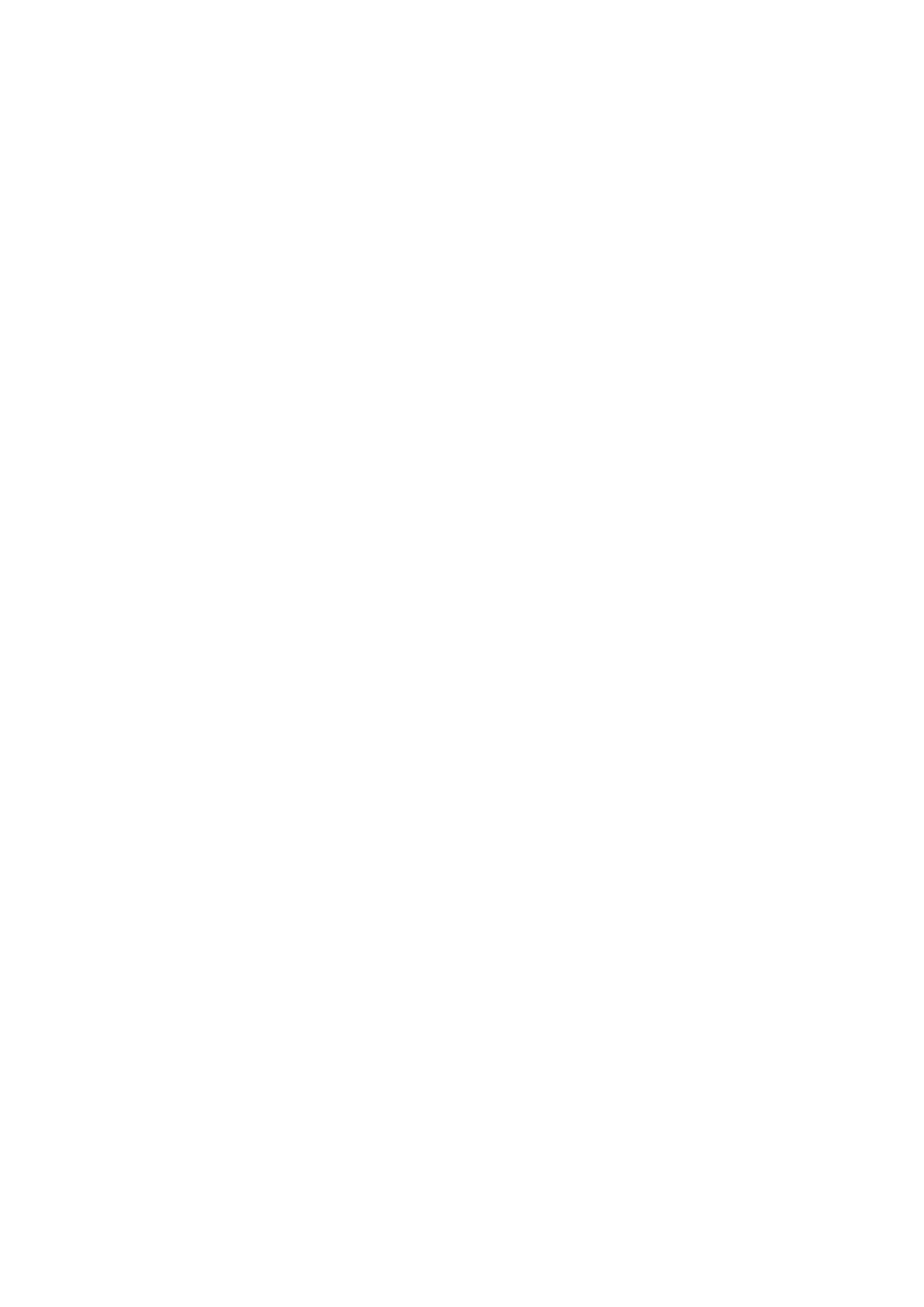#### JOINT FILING AGREEMENT

In accordance with Rule 13d-1(k)(1)(iii) under the Securities Exchange Act of 1934, as amended, the persons named below agree to the joint filing on behalf of each of them of a Statement on Schedule 13D dated December 29, 2008 (including amendments thereto) with respect to the Common Stock of Unisys Corporation. This Joint Filing Agreement shall be filed as an Exhibit to such Statement.

Dated: December 29, 2008 STEEL PARTNERS II, L.P.

- By: Steel Partners II GP LLC General Partner
- By: /s/ Sanford Antignas Sanford Antignas as Attorney-In-Fact for Warren G. Lichtenstein, Managing Member

# STEEL PARTNERS II GP LLC

By: /s/ Sanford Antignas Sanford Antignas as Attorney-In-Fact for Warren G. Lichtenstein, Managing Member

## STEEL PARTNERS II MASTER FUND L.P.

- By: Steel Partners II GP LLC General Partner
- By: /s/ Sanford Antignas Sanford Antignas as Attorney-In-Fact for Warren G. Lichtenstein, Managing Member

## STEEL PARTNERS LLC

By: /s/ Sanford Antignas Sanford Antignas as Attorney-In-Fact for Warren G. Lichtenstein, Manager

/s/ Sanford Antignas

SANFORD ANTIGNAS as Attorney-In-Fact for Warren G. Lichtenstein